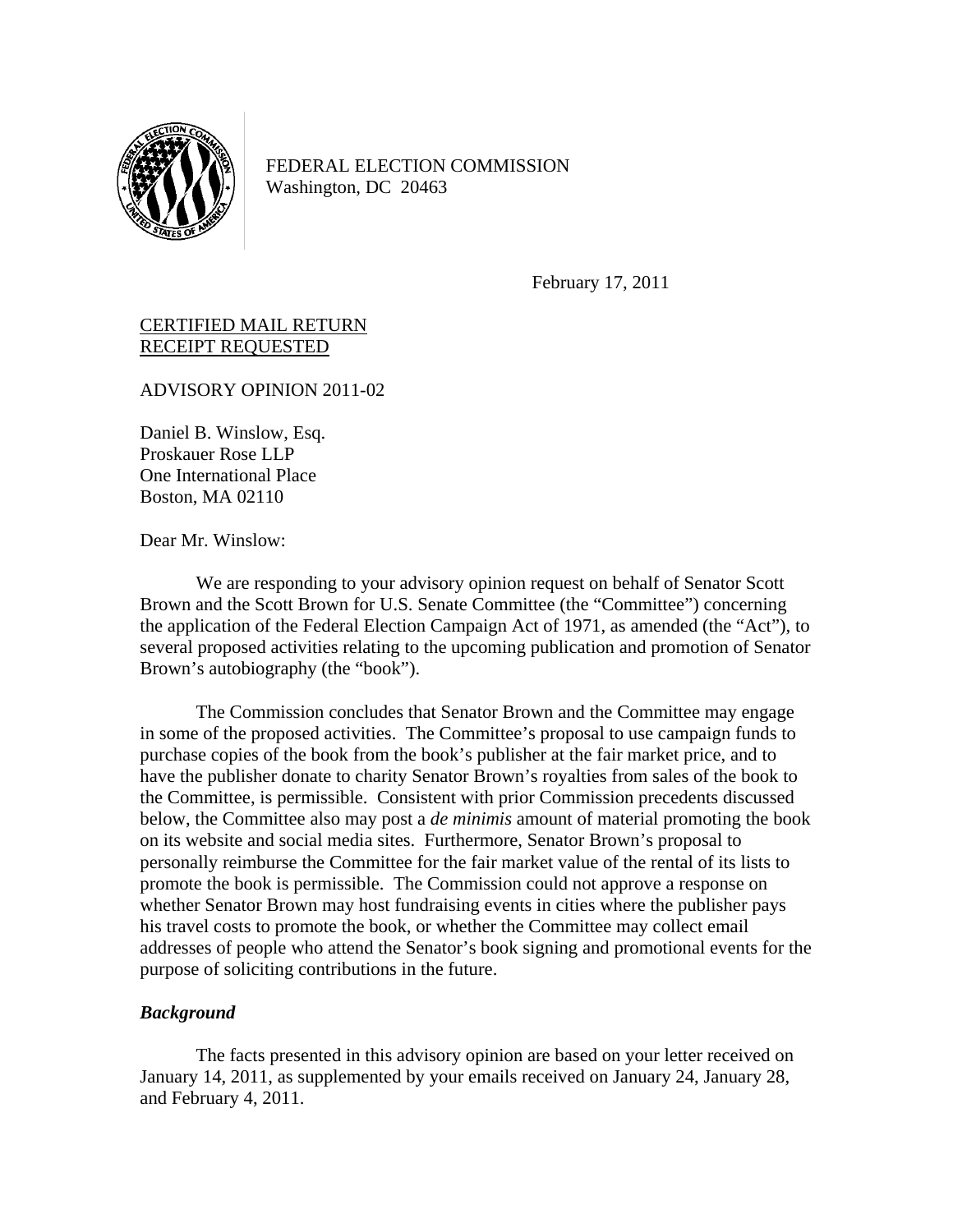The Committee is Senator Brown's principal campaign committee for his re-election to the United States Senate.<sup>[1](#page-1-0)</sup> Senator Brown's autobiography, *Against All Odds*, will be published by Harper Collins (the "Publisher"), on or about February 20, 2011. Following the publication of the book, Senator Brown will promote the book in a national book tour during the Senate's February recess (the week of February 20, 2011).

 Senator Brown's agreement with the Publisher was reviewed by the Senate Select Committee on Ethics, which determined that the agreement adheres to the traditional standards and practices in the publishing industry. The agreement provides for the Publisher's payment of advances as well as royalties to Senator Brown. The royalties will be determined as a percentage of net sales revenue.

 The Committee proposes to purchase several thousand copies of the book, though not more than the number needed, for campaign-related activities. The Committee plans to use the book to influence Senator Brown's election, such as by distributing books as "thank you" gifts to campaign contributors and political supporters. The Committee will purchase these books at either (a) a bulk rate that is a standard fair market price that the Publisher, under normal industry practice, makes available on equal terms to other large purchasers that are not political organizations or committees, or (b) at the usual retail price of the book, if the bulk rate is unavailable. Senator Brown proposes to donate the royalties from the Committee's bulk purchase of the book to a charitable organization described in section  $501(c)(3)$  of the Internal Revenue Code or under chapter 12, section 8, of the Massachusetts General Laws governing charitable organizations. Alternatively, the Publisher is willing to donate Senator Brown's royalties for sales of the book to the Committee to a charitable organization.

The Committee proposes to promote Senator Brown's book by posting information on its website about the book and the book tour. The Committee's website, [www.scottbrown.com,](http://www.scottbrown.com/) includes pages grouped by tabs that divide website content into categories, such as News, Events, Issues, and Contribute. The Committee updates its website daily. The Committee would like to post information on its website home page, and this information will consume no more than 25 percent of the home page, with a link to another page with more information, including how to purchase the book and where to meet Senator Brown on the book tour. The Committee's website also includes links to the Committee's social media sites on Facebook and Twitter.

The Committee proposes to post similar information on its Facebook fan page, Twitter feed, and LinkedIn site.

<span id="page-1-0"></span><sup>&</sup>lt;sup>1</sup> The Committee filed its first Statement of Organization with the Commission on September 17, 2009. On January 26, 2010, Senator Brown filed with the Commission a Statement of Candidacy for the 2012 Senate election.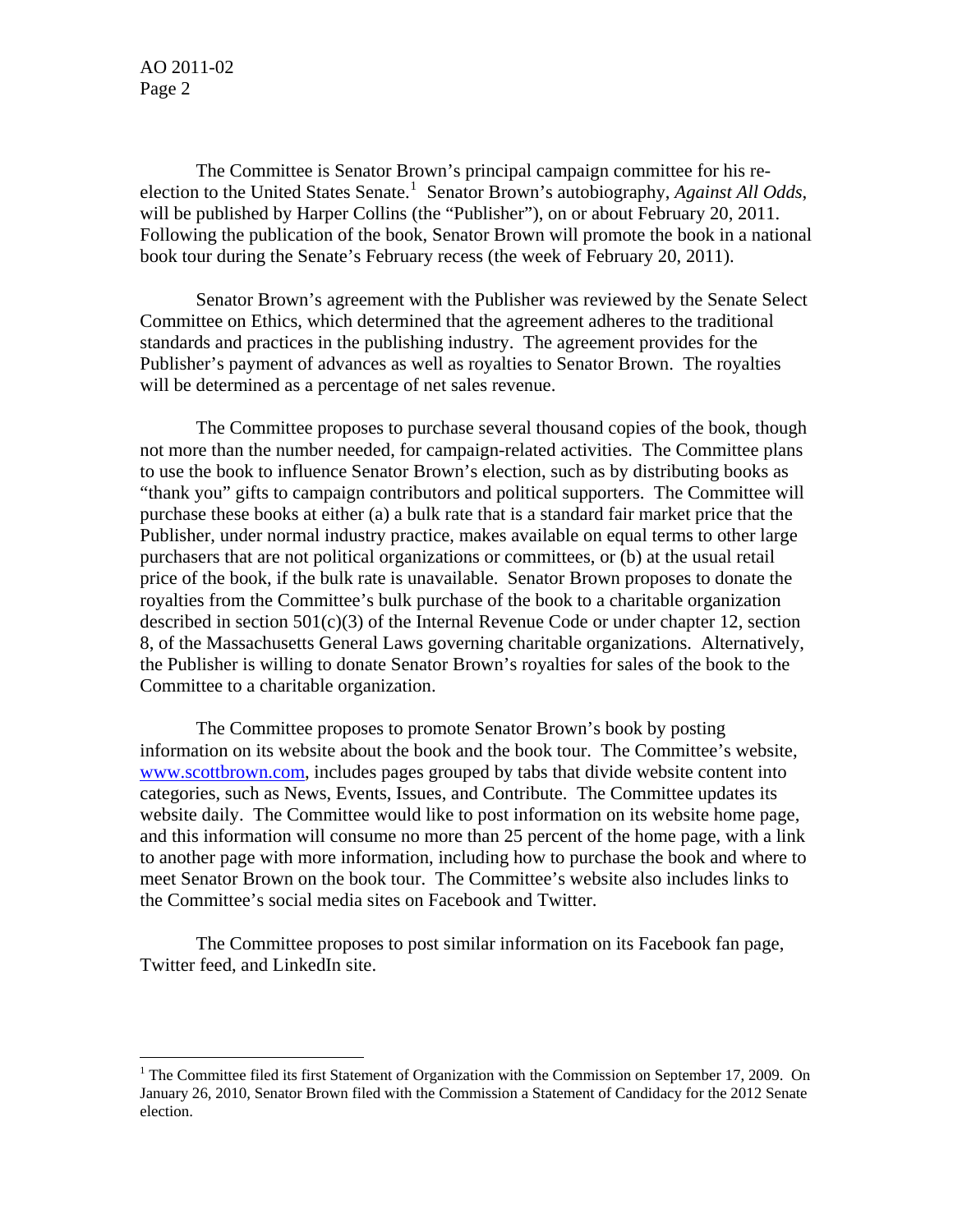- Facebook. The Committee proposes to post book promotional information on its Facebook Wall<sup>[2](#page-2-0)</sup> or "Info" page. These posts would consume no more than 25 percent of the Facebook page on which they are posted.
- Twitter. The Committee would like to tweet<sup>[3](#page-2-1)</sup> about Senator Brown's activities on the book promotional tour. For example, a tweet might state: "I'm at the bookstore in LA, come see me and say hello" and include a link to the website page with information about the book. The tweets about the book would comprise less than 10 percent of the Committee's Twitter page.
- LinkedIn. Senator Brown's LinkedIn page similarly contains information about him and links to his website. The Committee's proposed posts on Senator Brown's LinkedIn page would link to the Committee's website page containing information about the book, would be small compared to other content, and be no more than 25 percent of a page.

The Committee also proposes to promote the book to individuals on the Committee's email and mailing lists. The Committee's email and mailing address database includes contact information for thousands of persons who have contributed to the Committee.

The Publisher will pay the travel and other costs of the book tour and promotional appearances. Travel will be on commercial carriers at ordinary commercial rates.

Although the principal reason for Senator Brown's travel is to promote the book, Senator Brown, while on the book tour, also wishes to host fundraising events for the Committee in the cities to which he will travel. Senator Brown's attendance at these fundraisers would be ancillary to his presence in those areas to promote his book. The Committee assumes that Senator Brown's participation in fundraising would add no additional travel costs to those to be paid by the Publisher.

 Finally, the Committee proposes to have a campaign staffer collect email addresses from people who attend Senator Brown's book signing events on the book tour. The Committee does not propose to rely on the Publisher in collecting this data. The Committee plans to use the email addresses that it collects to apprise people of Committee news and activities and for future solicitations of contributions.

<span id="page-2-0"></span> $2^2$  A Facebook "Wall" is "a place to post and share content with your friends." Facebook Help Center: Using Facebook,<http://www.facebook.com/help/?faq=13153> (last visited Feb. 2, 2011). The Committee characterizes Senator Brown's Facebook Wall as "essentially a bulletin board where fans and friends can post notes."

<span id="page-2-1"></span> $3 A$  "tweet" is a "message posted via Twitter containing 140 characters or fewer." Twitter Help Center: The Twitter Glossary, http://support.twitter.com/articles/166337-the-twitter-glossary (last visited Feb. 2, 2011). As a verb, to "tweet" is to post a message on Twitter. *Id.*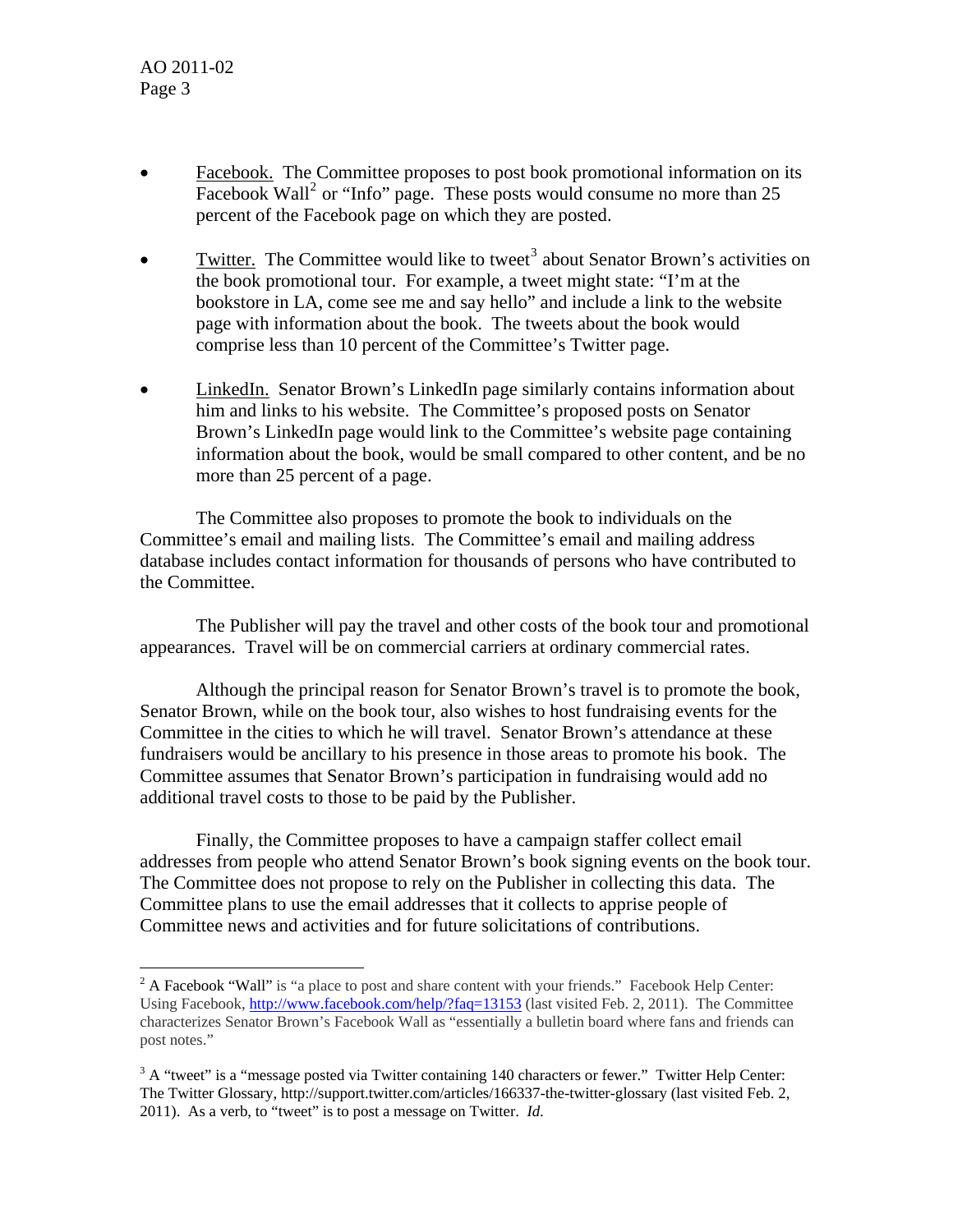# *Questions Presented*

- *1. May the Committee use campaign funds to purchase copies of the book at the fair market price, and, if so, may Senator Brown donate to charity the royalties from bulk sales of the book to the Committee, or must he forego those royalties entirely?*
- *2. May the Committee post material promoting the book on its website and social media sites?*
- *3. If Senator Brown personally reimburses the Committee for the fair market value of its email and mailing lists, based on an independent list appraisal, may Senator Brown use the lists to promote the sale of his book?[4](#page-3-0)*
- *4. May Senator Brown host fundraising events in cities where the book Publisher pays his travel costs to promote the book?*
- *5. May the Committee collect email addresses of people who attend the Senator's book signing and promotional events, for the purpose of soliciting contributions in the future?*

## *Legal Analysis and Conclusions*

 $\overline{a}$ 

*Question 1. May the Committee use campaign funds to purchase copies of the book at the fair market price, and, if so, may Senator Brown donate to charity the royalties from bulk sales of the book to the Committee, or must he forego those royalties entirely?* 

 Yes, the Committee may use campaign funds to purchase copies of the book from the publisher at the fair market price, and the publisher may donate to charity the amount that Senator Brown would have otherwise earned as royalties from bulk sales of the book to the Committee.

 Under the Act and Commission regulations, a candidate and his authorized committee have wide discretion in making expenditures to influence the candidate's election. 2 U.S.C. 439a(a); 11 CFR 113.2. There are six categories of permissible uses of contributions received by a Federal candidate, including for otherwise authorized expenditures in connection with the candidate's campaign for Federal office and for any other lawful purpose. 2 U.S.C. 439a(a); 11 CFR 113.1(g) and 113.2(a). Such uses must not, however, result in the conversion of campaign funds to the personal use of the candidate or any other person. 2 U.S.C. 439a(b); 11 CFR 113.1(g) and 113.2(e)(5).

<span id="page-3-0"></span><sup>&</sup>lt;sup>4</sup> The advisory opinion request included two alternative questions, if the Commission does not give an affirmative response to Question 3. The Commission is not addressing these alternative questions because it concludes that the Committee may engage in the activity discussed in Question 3.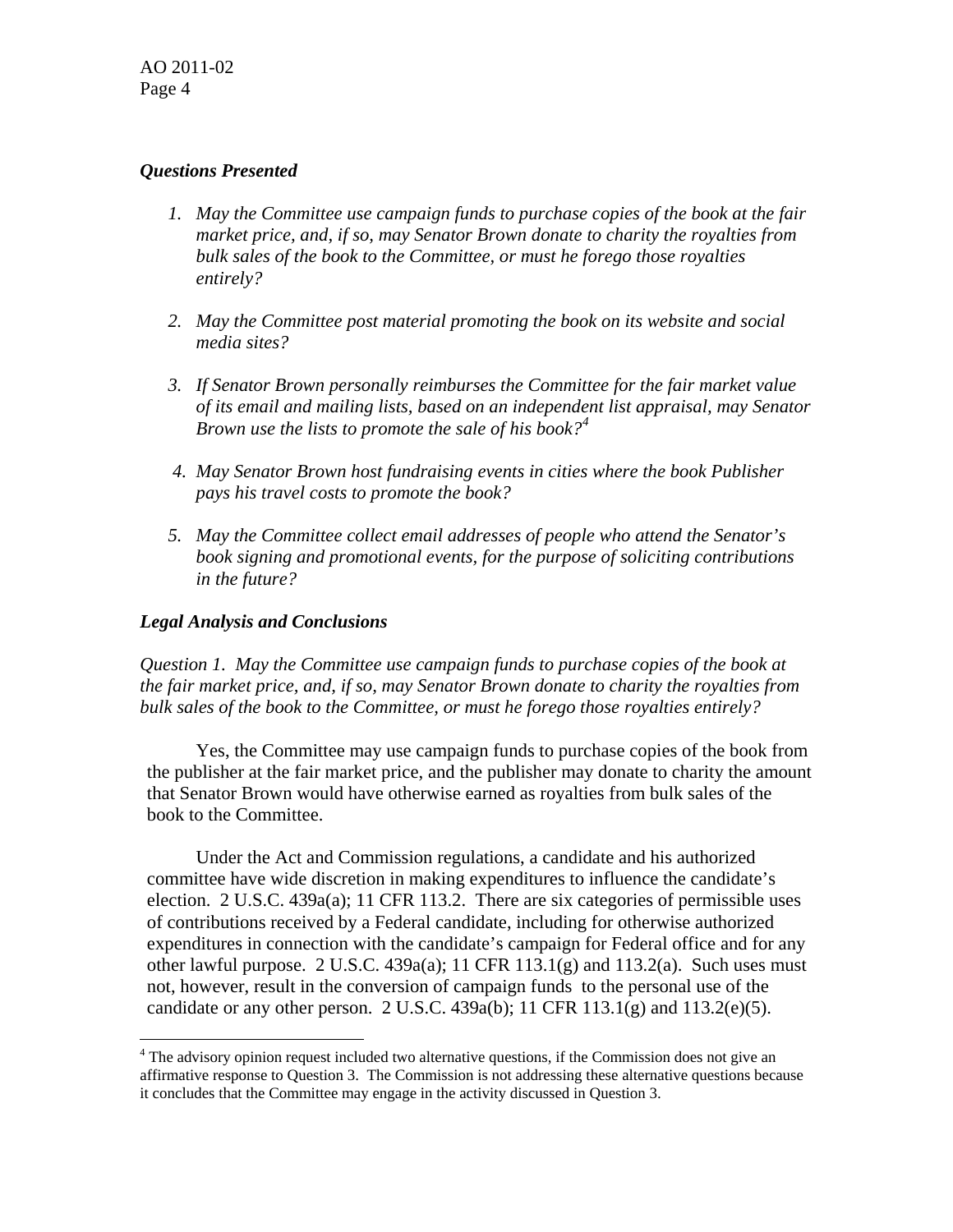The Act provides that "a contribution or a donation shall be considered to be converted to personal use if the contribution or amount is used to fulfill any commitment, obligation or expense of a person that would exist irrespective of the candidate's election campaign or individual's duties as a holder of Federal office." 2 U.S.C. 439a(b)(2); *see also* 11 CFR 113.1(g). The Act and Commission regulations provide a non-exhaustive list of uses of campaign funds that are *per se* personal use.  $2 U.S.C. 439a(b)(2); 11 CFR 113.1(g)(1)(i).$  For uses of campaign funds not on this list, the Commission determines, on a case-by-case basis, whether a use of campaign funds would fall within the definition of "personal use." 11 CFR  $113.1(g)(1)(ii)$ .

 In several prior advisory opinions, the Commission has considered whether the purchase by an authorized committee of its candidate's book is personal use. *See, e.g.*, Advisory Opinions 2006-18 (Granger), 2004-18 (Lieberman), 2001-08 (Specter), 1995-46 (D'Amato), and 1993-20 (Nighthorse Campbell).The facts presented in this request are particularly similar to those presented in Advisory Opinion 2001-08 (Specter). In that advisory opinion, the Commission determined that the use of the authorized committee's campaign funds to purchase its candidate's book would defray an expense that would not exist irrespective of the campaign and would not be an impermissible personal use. The Commission's conclusion was based on several facts: the authorized committee's funds would be used to purchase the book solely for distribution to the committee's contributors and supporters, and thus would be used by the committee only for the purpose of influencing its candidate's election to Federal office; the quantity purchased would not exceed the number needed for this described purpose; all royalties attributable to the committee's purchase would be paid by the publisher to charity; and the committee's purchase would be removed by the publisher from the royalty calculation.<sup>[5](#page-4-0)</sup>

Similarly, here, the Committee's funds would be used to purchase the book solely for distribution as gifts to the Committee's financial contributors and political supporters, and thus would be used by the Committee only for the purpose of influencing Senator Brown's election to Federal office; the quantity purchased would not exceed the number needed for this described purpose. As in Advisory Opinion 2001-08 (Specter), here, the Publisher is willing to donate Senator Brown's royalties for sales of the book to the

<span id="page-4-0"></span><sup>5</sup> Advisory Opinion 2001-08 (Specter) also addressed whether the Committee's bulk purchase of the book at a discounted rate would result in an in-kind contribution by the publisher. *See* 2 U.S.C. 441b(a); 11 CFR 114.2(b). The Commission concluded that no in-kind contribution would result, because the discounted items were made available in the ordinary course of business and on the same terms and conditions to the vendor's other customers that were not political committees. Advisory Opinion 2001-08 (Specter); *see also*  Advisory Opinion 2004-18 (Lieberman). As in Advisory Opinion 2001-08 (Specter), the Committee here indicates that the bulk rate it would pay is a standard fair market price that the publisher, under normal industry practice, makes available on equal terms to other large purchasers that are not political organizations or committees. Accordingly, although not explicitly asked in the instant advisory opinion request, the Commission similarly concludes here that the Committee's payment of this discounted bulk rate would not result in an impermissible in-kind corporate contribution from the publisher.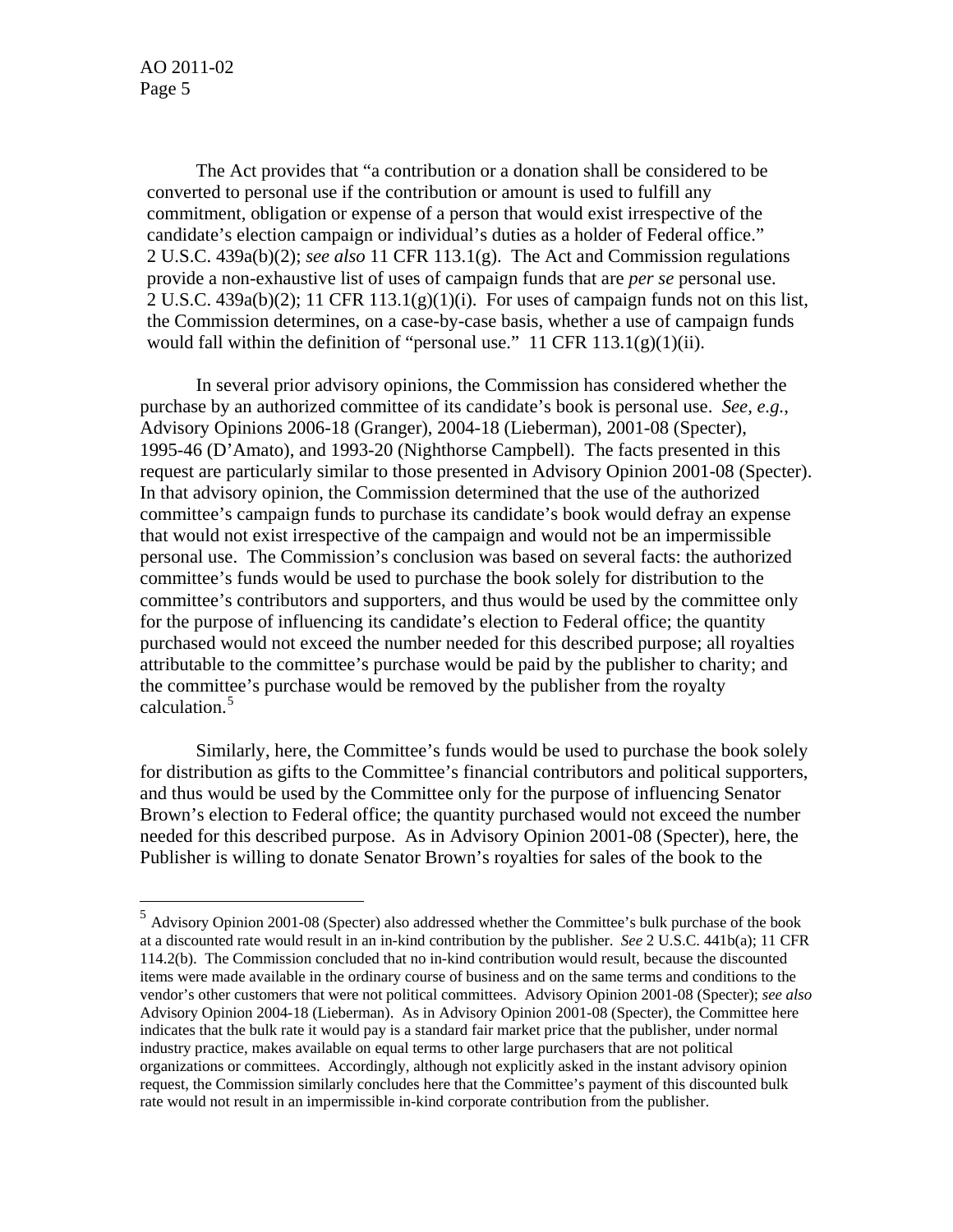Committee to a charitable organization and not escalate the royalty calculation that would inure to Senator Brown personally.

The Act provides that "[a] contribution accepted by a candidate" may be used for, among other things, "contributions to an organization described in section 170(c) of the Internal Revenue Code of 1986." 2 U.S.C. 439a(a); *see* 11 CFR 113.1(g)(2). However, the Act limits such contributions by providing that "[a] contribution or donation described in subsection (a) shall not be converted by any person to personal use." 2 U.S.C. 439a(b)(1). Thus, Senator Brown may not personally accept royalties for sales of the book to the Committee, even if he then makes charitable contributions equal to that amount. Senator Brown must also not receive any personal benefit, tangible or intangible, for the royalties the Publisher donates to charity for the sales of the book to the Committee.<sup>[6](#page-5-0)</sup>

Accordingly, as in Advisory Opinion 2001-08 (Specter), the use of Committee funds to purchase the book will defray an expense that would not exist irrespective of Senator Brown's campaign and would not be an impermissible personal use of campaign funds if all royalties for the committee's purchase are paid by the Publisher to charity with no personal benefit to Senator Brown.

### *Question 2. May the Committee post material promoting the book on its website and social media sites?*

 Yes, the Committee may post a *de minimis* amount of material promoting the book on its website and social media sites at *de minimis* cost without violating the restriction on personal use of campaign funds, as described below.

 As noted above, the Act specifies that conversion to personal use occurs when a "contribution or amount is used to fulfill any commitment, obligation, or expense of a person that would exist irrespective of the candidate's election campaign or individual's duties as a holder of Federal office." 2 U.S.C. 439a(b)(2); *see also* 11 CFR 113.1(g). Here, Senator Brown's expenses as an author in marketing the book exist irrespective of his campaign. The Commission has previously determined that the expenses associated with marketing a book that a commercial publisher publishes and for which it pays royalties to the candidate are expenses that would exist irrespective of the candidate's election campaign or duties as a holder of Federal office. *See* Advisory Opinion 2006-07 (Hayworth) (candidate received royalties); *see also* Advisory Opinion 2006-18 (Granger) (candidate donated royalties to charitable organizations). Therefore, the use of an authorized committee's asset, such as the Committee's website, to promote the candidate's book would ordinarily constitute a prohibited personal use. *See* Advisory Opinions 2006-18 (Granger) and 2006-07 (Hayworth).

<span id="page-5-0"></span><sup>&</sup>lt;sup>6</sup> Pursuant to Advisory Opinion 2006-18 (Granger), Senator Brown may designate the charitable organization to which the Publisher donates royalties from the sale of the book to the Committee. *See also* Advisory Opinion 1995-46 (D'Amato).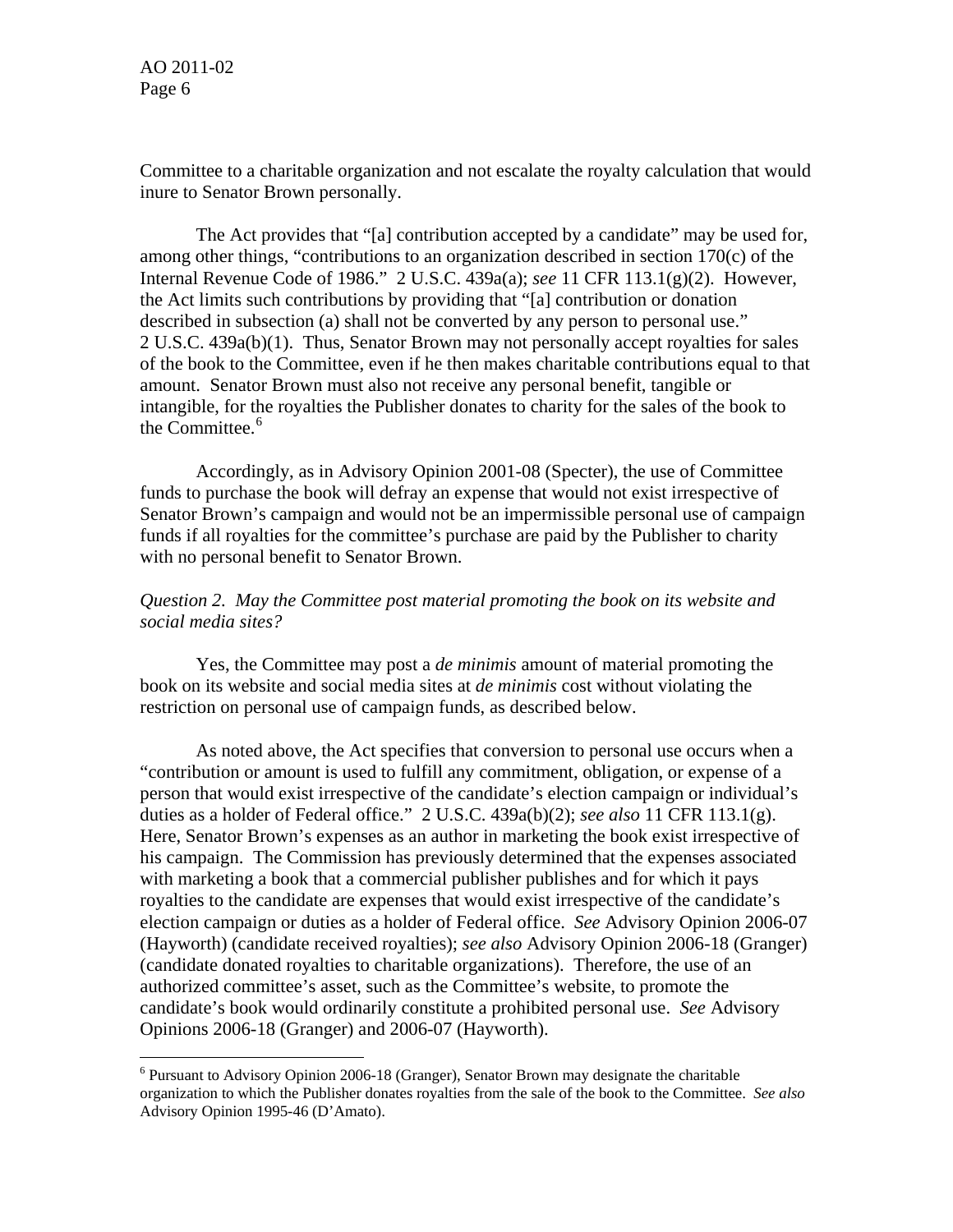Nonetheless, in Advisory Opinion 2006-07 (Hayworth), the Commission determined that the addition of a single sentence, or, at most, two sentences of promotional material about a candidate's book to an authorized committee's substantial website did not constitute a prohibited personal use of campaign funds, since both the amount of promotional material and the cost to the committee were *de minimis*. The addition of the material did not generate any revenue for the candidate or authorized committee beyond the usual royalties arising from book sales. *See* Advisory Opinion 2006-07 (Hayworth) (citing 11 CFR 113.1(g)(1)(ii)(D) (permitting *de minimis* vehicle expenses for personal activities)).

The Committee here proposes to post material promoting Senator Brown's book comprising up to 25 percent of the Committee website's homepage, 25 percent of the Committee's Facebook page, 10 percent of the Committee's Twitter page, and 25 percent of Senator Brown's LinkedIn page. Unlike in Advisory Opinion 2006-07 (Hayworth), this proposal does not appear to represent a *de minimis* amount of material. *Cf.* Advisory Opinion 2002-05 (Hutchinson) (finding that 25 percent of a trip spent on campaign related activity was not an "incidental" amount of time). The Committee may, however, consistent with Advisory Opinion 2006-07 (Hayworth), post a *de minimis* amount of material on its otherwise substantial website and social media sites.

# *Question 3. If Senator Brown personally reimburses the Committee for the fair market value of its email and mailing lists, based on an independent list appraisal, may Senator Brown use the lists to promote the sale of his book*?

Yes. If Senator Brown personally reimburses the Committee for the fair market value of the rental of its email and mailing lists, based on an independent list appraisal, he may use the email and mailing lists to promote the sale of his book.

 As noted above, the Act and Commission regulations provide that a candidate and the candidate's authorized committees have wide discretion in making expenditures to influence the candidate's election, but may not convert excess campaign funds to personal use. 2 U.S.C. 439a; 11 CFR 113.1(g) and 113.2; *see also* Advisory Opinions 2006-18 (Granger), 2006-07 (Hayworth), and 2001-08 (Specter). Additionally, Commission regulations provide that "the transfer of a campaign committee asset is not personal use so long as the transfer is for fair market value." 11 CFR 113.1(g)(3).

 The Commission has long recognized that a political committee's mailing lists are assets that have value and that are frequently sold, rented, or exchanged in a market. *See, e.g.*, Advisory Opinions 2002-14 (Libertarian National Committee), 1982-41 (Dellums), and 1981-46 (Dellums). In Advisory Opinion 2006-18 (Granger), the Commission permitted a candidate's authorized committee to use the committee's mailing list to promote the candidate's book, without requiring that the candidate reimburse the committee for the fair market value of the use of the list. In that advisory opinion, however, the candidate was not receiving any royalties from the sale of the book. Therefore, the Commission found that "she will not personally gain from the use of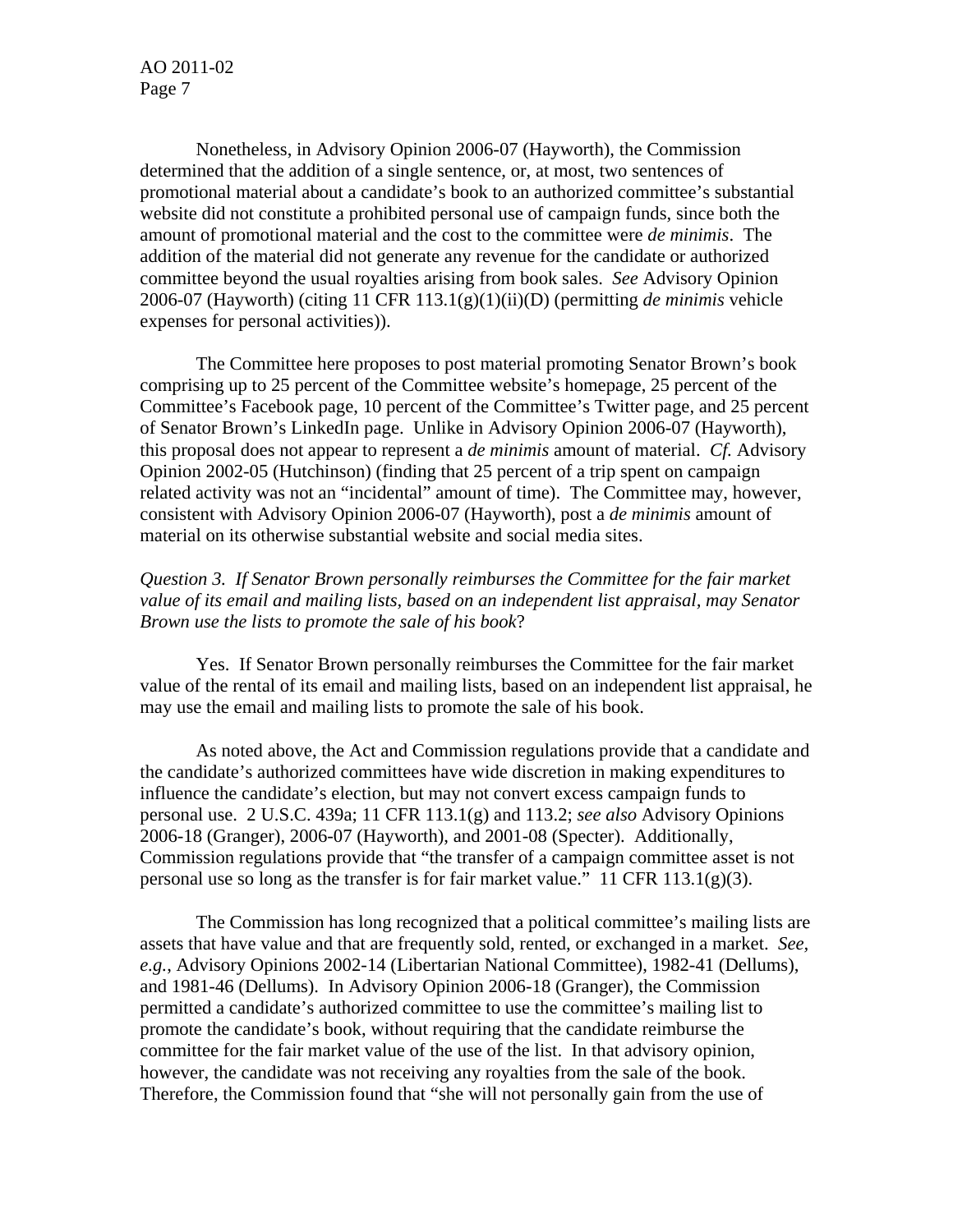Committee funds or assets for the contemplated activities." *Id.* The Commission determined that "in light of the absence of any such personal benefit from the proposed activities . . . the proposed activities do not constitute a prohibited personal use of campaign funds." *Id*.

In this case, by contrast, Senator Brown *will* receive royalties from the sale of the book. Thus, the use of the Committee's email and mailing lists are subject to the personal use regulations. 11 CFR 113.1(g). However, Senator Brown proposes to reimburse the Committee for the fair market value of the lists, as determined by an independent list broker. This proposed course of conduct will not result in a prohibited personal use of campaign funds.

*Question 4. May Senator Brown host fundraising events in cities where the book Publisher pays his travel costs to promote the book?* 

 The Commission was unable to approve a response to this question by the required four affirmative votes.

*Question 5. May the Committee collect email addresses of people who attend the Senator's book signing and promotional events, for the purpose of soliciting contributions in the future?* 

 The Commission was unable to approve a response to this question by the required four affirmative votes.

The Commission expresses no opinion regarding the application of the rules of the United States Senate or any tax law ramifications of the proposed activities, because those are not within the Commission's jurisdiction.

This response constitutes an advisory opinion concerning the application of the Act and Commission regulations to the specific transaction or activity set forth in your request. *See* 2 U.S.C. 437f. The Commission emphasizes that, if there is a change in any of the facts or assumptions presented, and such facts or assumptions are material to a conclusion presented in this advisory opinion, then the requestor may not rely on that conclusion as support for its proposed activity. Any person involved in any specific transaction or activity which is indistinguishable in all its material aspects from the transaction or activity with respect to which this advisory opinion is rendered may rely on this advisory opinion. *See* 2 U.S.C. 437f(c)(1)(B). Please note that the analysis or conclusions in this advisory opinion may be affected by subsequent developments in the law, including, but not limited to, statutes, regulations, advisory opinions, and case law.